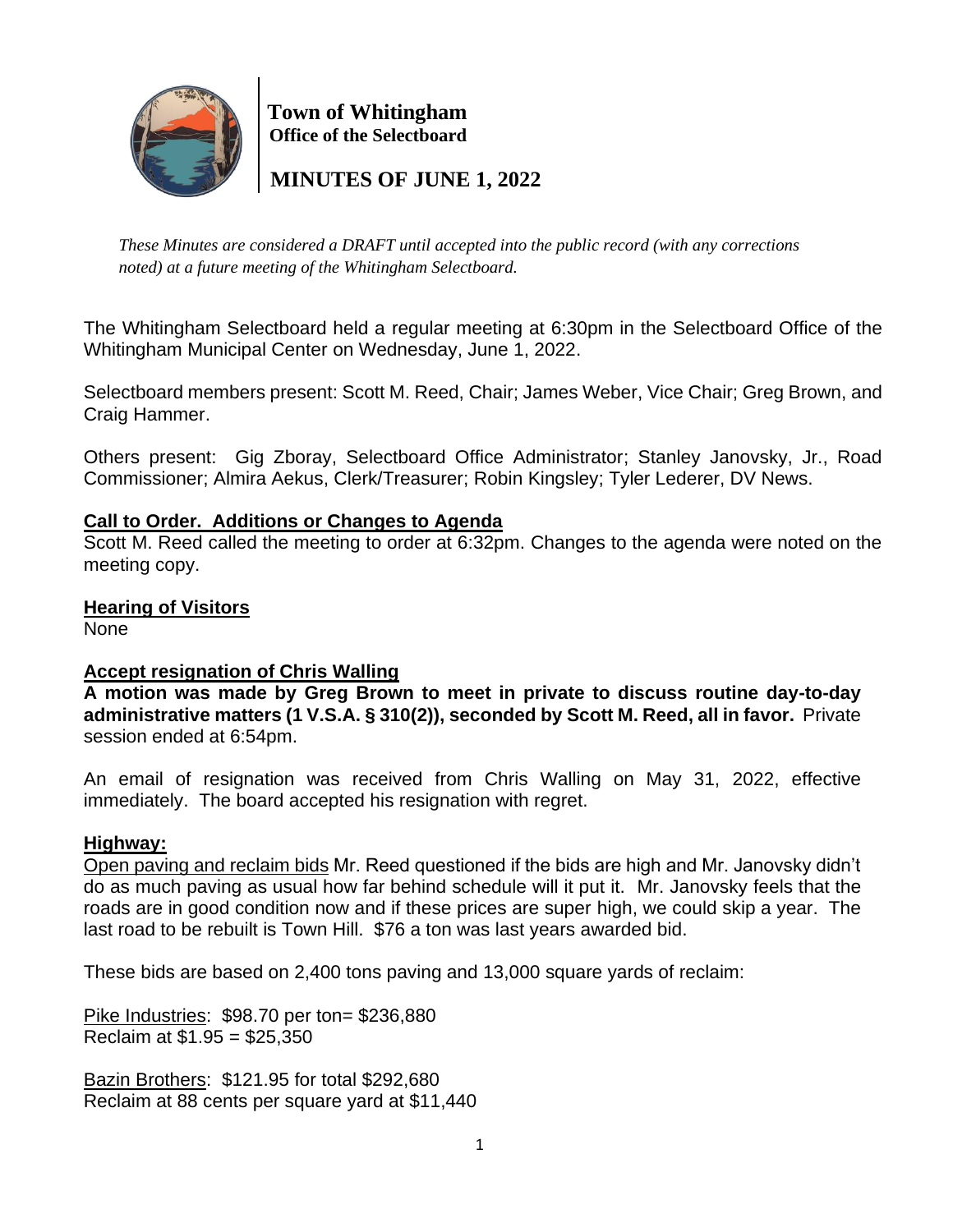Peckham Road Corp: binder(base) \$122.91 per ton / top \$132.41 per ton Reclaim at \$4.45 per square yard

All States Construction: \$106.50 per ton = \$255,600 Reclaim at 84 cents per square yard = \$10,920

Arlington Paving: Reclaim only \$1.50 per square yard = \$19,500

Northeast Paving: \$142.00 per ton = \$340,800

Garrity Asphalt Reclaiming: Reclaim only \$1.00 per square yard at \$13,000

Mr. Brown recommends going with Pike for paving and All State for reclaim. Mr. Weber agrees. Mr. Reed would agree to that, but he feels that All States has done a great job and for holding their price from last year to do this spring's paving.

Mr. Janovsky asked if the board wanted to take the chance of rebidding in the spring but still in this fiscal year. Discussion ensued. The lowest bid is approximately \$30 per ton more than last year.

These prices don't include paving of the parking lot at Town Hill, Mr. Janovsky doesn't know how many tons that would require.

**Scott M. Reed made a motion to give the entire project to All States, seconded by James Weber,** Mr. Brown noted that splitting the award saves \$16,000. Mr. Reed withdrew his motion.

**Mr. Brown made a motion to go with Pike for paving and All States for reclaim, seconded by James Weber,** Mr. Janovsky noted that a contingency which may increase the price later is on every bid, **all in favor.**

Review and sign TA65 Mr. Janovsky requested that the board review and sign Form TA 65, Request for Reimbursement from the VT Agency of Transportation on the Class 2 Roadway Grant for Wilmington Cross Road last year. **A motion was made by Scott M. Reed to sign Form TA 65, seconded by Craig Hammer, all in favor.**

#### **Sewer: possibly make decisions on project bid**

The state has \$30M in surplus ARPA money, \$10M will go to the ANR, there doesn't seem to be any reason for the Governor to veto the bill. That \$10M will likely be split between clean water and drinking water. The ANR understands the severity of the situation in Whitingham. The state cannot apply the surplus funding to our project unless we have a contract. Another reason to move forward, according to Mr. Smith is the more we do on this project the more we money we can get. Mr. Brown noted that contradicts what the state told us before we put this project out for rebid.

Mr. Brown informed Mr. Smith that we cannot make a decision if we don't have a straight answer on what we can afford if the state cannot give us an answer of what each bid will actually cost the sewer users.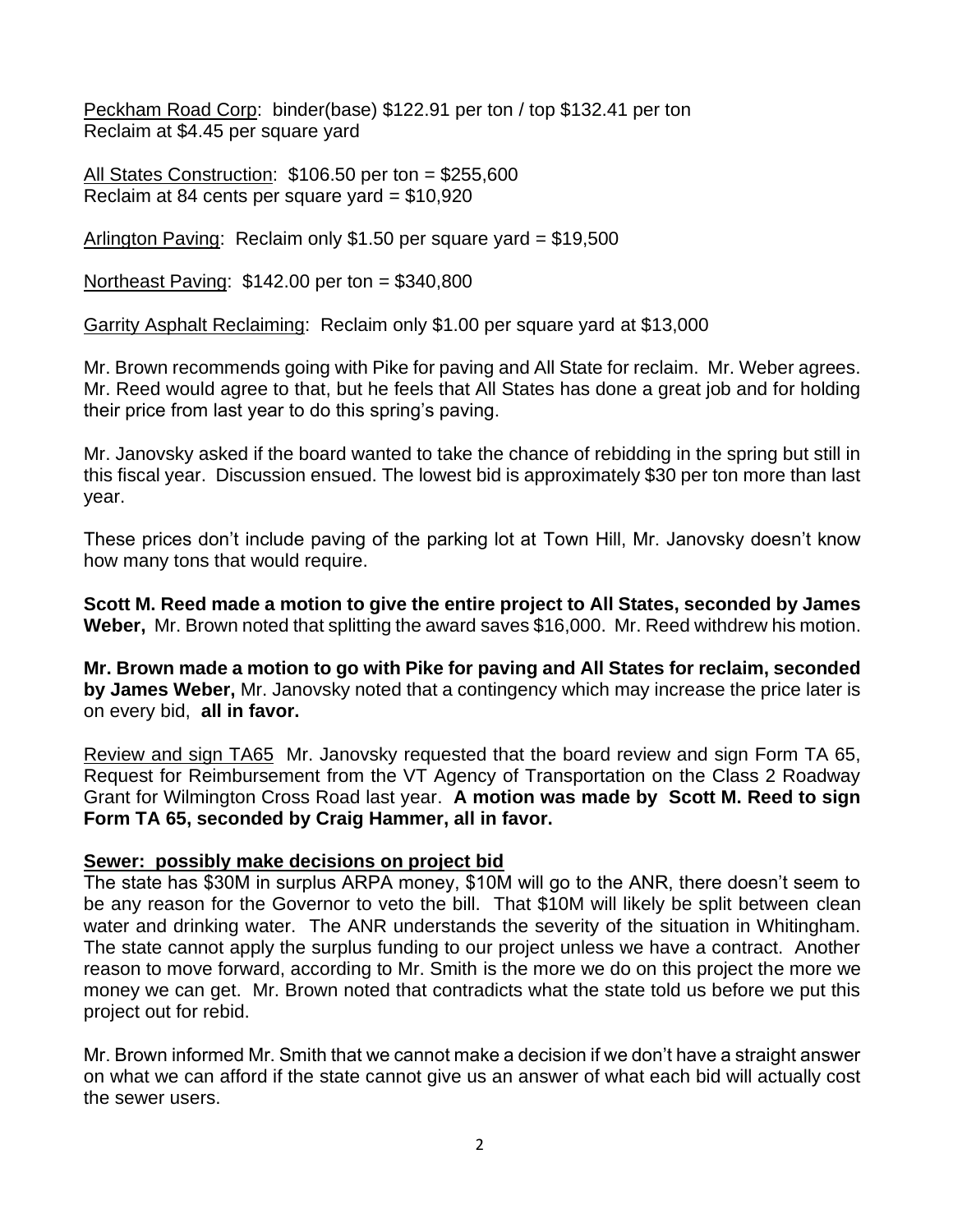Ms. Aekus questioned if we could accept the bid (or portions thereof) but could reject if we don't receive the funding we expected. Mr. Smith said no.

Mr. Brown questioned if the new RBC come with their own chimneys, yes they do.

The sewer budget as projected for the future bond payment of \$200,000, but Mr. Smith is saying that if we accept the base bid with bid alternatives A & B our bond payment would be \$91,648.

Mr. Smith reiterated that the stimulus money, if we get any, would only be distributed on an active contract because it will stimulate jobs. He recommends moving forward with the base bid plus alternatives A & B as soon as we can so that the process equipment can be ordered.

Ms. Aekus suggested that the town commit \$100,000 per year for the life of the bond but town buildings would not pay any sewer user fees. It wouldn't affect taxpayers on income sensitivity. Mr. Brown tried to come up with some other idea that would benefit the other taxpayers. He questioned how adding another tax to a sewer user to offset a tax benefits the sewer users.

Ms. Aekus will look over the spreadsheet as presented by Mr. Smith tonight and speak with the bond bank.

#### **Discuss Audit:**

We have been using the same auditing firm for many years. There was some discussion in the past about using a new firm, if that is the case, it would have to go out to bid. Ms. Aekus wanted to know what the board wanted to do. The board feels the Sullivan Powers has been doing a great job so far.

#### **Tax Sale question – does town want to bid on properties**

There are only 4 properties that are delinquent, Ms. Aekus questioned if the board would like to put the tax sale off for a year. There is no reason to put it off, there is a procedure to follow. The board is not interested in purchasing any of the properties.

#### **Approval of Payables Warrant – June 2, 2022**

**A motion was made by James Weber to approve Payables Warrant #2250, dated June 2, 2022, seconded by Greg Brown, all in favor.**

## **Approval of Payroll Warrant – June 2, 2022**

**A motion was made by James Weber to approve Payroll Warrant #2249 dated June 2, 2022, seconded by Greg Brown, all in favor.**

## **Review and approve Minutes of May 18, 2022**

Kathryn Andersen pointed out that her name is spelled wrong in the Minutes of May 18, 2022. **A motion was made by Greg Brown to accept the Minutes of May 18, 2022, with the correction noted, seconded by James Weber, all in favor.**

## **Sign animal holding contract with Humane Society**

It's time to sign the annual contract with the Humane Society. The contract cost was included in the payables of \$385, up from \$350. **A motion was made by James Weber to appoint Scott M. Reed to sign the animal holding contract with the Windham County Humane**